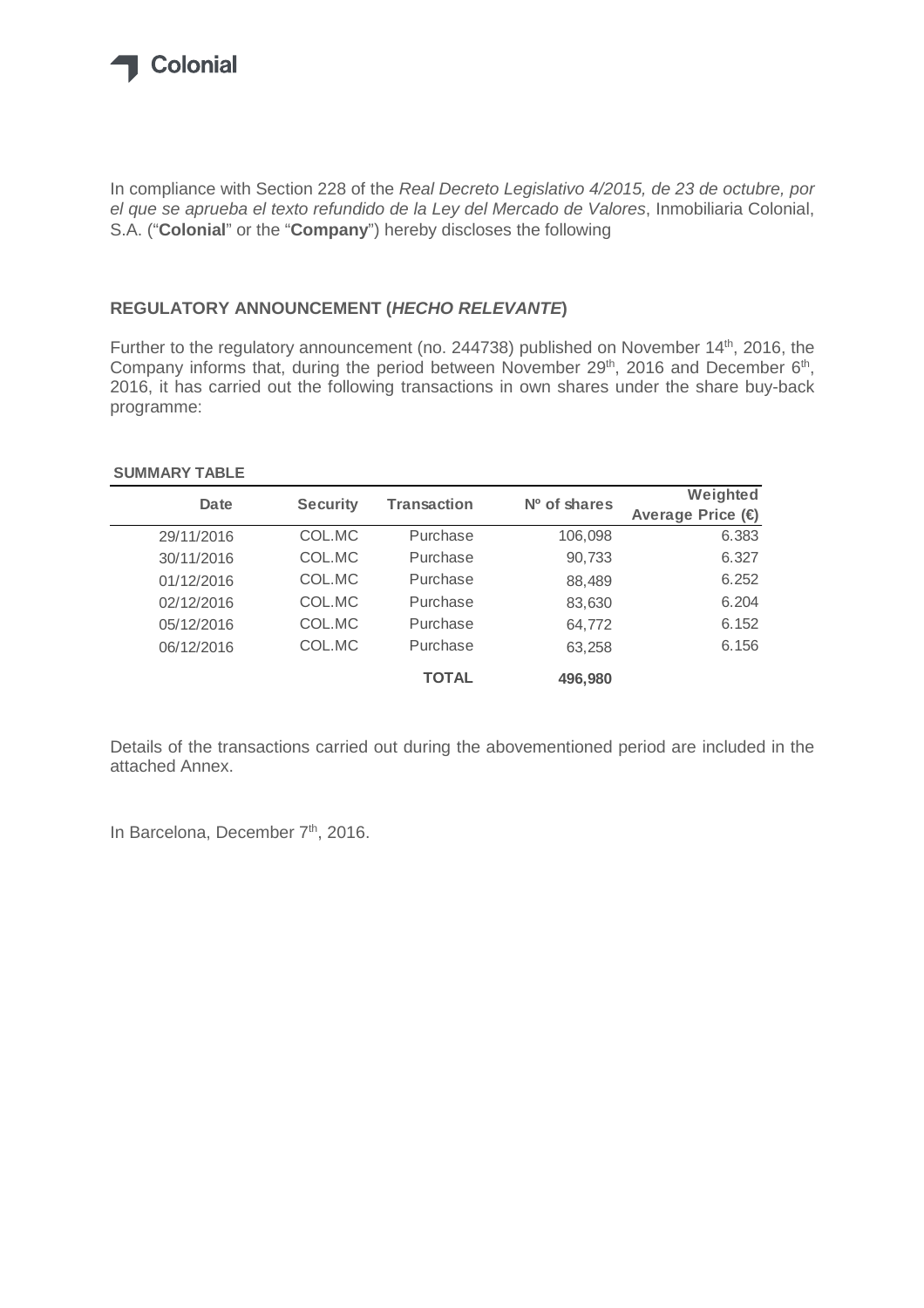

## **ANNEX**

| Date       | <b>Security</b> | Transaction | Nº of shares | Price $(\in)$ | Intermediary        |
|------------|-----------------|-------------|--------------|---------------|---------------------|
| 29/11/2016 | COL.MC          | Purchase    | 143          | 6.374         | Renta 4 Banco, S.A  |
| 29/11/2016 | COL.MC          | Purchase    | 177          | 6.372         | Renta 4 Banco, S.A  |
| 29/11/2016 | COL.MC          | Purchase    | 3,944        | 6.369         | Renta 4 Banco, S.A. |
| 29/11/2016 | COL.MC          | Purchase    | 400          | 6.376         | Renta 4 Banco, S.A  |
| 29/11/2016 | COL.MC          | Purchase    | 940          | 6.375         | Renta 4 Banco, S.A. |
| 29/11/2016 | COL.MC          | Purchase    | 823          | 6.376         | Renta 4 Banco, S.A  |
| 29/11/2016 | COL.MC          | Purchase    | 1,470        | 6.375         | Renta 4 Banco, S.A  |
| 29/11/2016 | COL.MC          | Purchase    | 3,001        | 6.374         | Renta 4 Banco, S.A. |
| 29/11/2016 | COL.MC          | Purchase    | 6,502        | 6.374         | Renta 4 Banco, S.A  |
| 29/11/2016 | COL.MC          | Purchase    | 2,921        | 6.376         | Renta 4 Banco, S.A  |
| 29/11/2016 | COL.MC          | Purchase    | 4,009        | 6.377         | Renta 4 Banco, S.A  |
| 29/11/2016 | COL.MC          | Purchase    | 8,711        | 6.377         | Renta 4 Banco, S.A  |
| 29/11/2016 | COL.MC          | Purchase    | 31,365       | 6.377         | Renta 4 Banco, S.A  |
| 29/11/2016 | COL.MC          | Purchase    | 4,339        | 6.380         | Renta 4 Banco, S.A  |
| 29/11/2016 | COL.MC          | Purchase    | 2,633        | 6.381         | Renta 4 Banco, S.A  |
| 29/11/2016 | COL.MC          | Purchase    | 2,366        | 6.382         | Renta 4 Banco, S.A  |
| 29/11/2016 | COL.MC          | Purchase    | 810          | 6.387         | Renta 4 Banco, S.A  |
| 29/11/2016 | COL.MC          | Purchase    | 5,090        | 6.384         | Renta 4 Banco, S.A  |
| 29/11/2016 | COL.MC          | Purchase    | 405          | 6.390         | Renta 4 Banco, S.A  |
| 29/11/2016 | COL.MC          | Purchase    | 645          | 6.392         | Renta 4 Banco, S.A  |
| 29/11/2016 | COL.MC          | Purchase    | 2,493        | 6.387         | Renta 4 Banco, S.A  |
| 29/11/2016 | COL.MC          | Purchase    | 1,644        | 6.389         | Renta 4 Banco, S.A  |
| 29/11/2016 | COL.MC          | Purchase    | 2,037        | 6.390         | Renta 4 Banco, S.A. |
| 29/11/2016 | COL.MC          | Purchase    | 820          | 6.394         | Renta 4 Banco, S.A  |
| 29/11/2016 | COL.MC          | Purchase    | 2,812        | 6.391         | Renta 4 Banco, S.A  |
| 29/11/2016 | COL.MC          | Purchase    | 2,045        | 6.393         | Renta 4 Banco, S.A  |
| 29/11/2016 | COL.MC          | Purchase    | 689          | 6.399         | Renta 4 Banco, S.A  |
| 29/11/2016 | COL.MC          | Purchase    | 1,638        | 6.395         | Renta 4 Banco, S.A  |
| 29/11/2016 | COL.MC          | Purchase    | 30           | 6.433         | Renta 4 Banco, S.A  |
| 29/11/2016 | COL.MC          | Purchase    | 416          | 6.401         | Renta 4 Banco, S.A  |
| 29/11/2016 | COL.MC          | Purchase    | 230          | 6.407         | Renta 4 Banco, S.A  |
| 29/11/2016 | COL.MC          | Purchase    | 588          | 6.404         | Renta 4 Banco, S.A  |
| 29/11/2016 | COL.MC          | Purchase    | 408          | 6.405         | Renta 4 Banco, S.A  |
| 29/11/2016 | COL.MC          | Purchase    | 419          | 6.407         | Renta 4 Banco, S.A  |
| 29/11/2016 | COL.MC          | Purchase    | 1,532        | 6.404         | Renta 4 Banco, S.A  |
| 29/11/2016 | COL.MC          | Purchase    | 951          | 6.407         | Renta 4 Banco, S.A  |
| 29/11/2016 | COL.MC          | Purchase    | 3,011        | 6.409         | Renta 4 Banco, S.A. |
| 29/11/2016 | COL.MC          | Purchase    | 234          | 6.420         | Renta 4 Banco, S.A  |
| 29/11/2016 | COL.MC          | Purchase    | 3,407        | 6.418         | Renta 4 Banco, S.A  |
| 30/11/2016 | COL.MC          | Purchase    | 185          | 6.301         | Renta 4 Banco, S.A  |
| 30/11/2016 | COL.MC          | Purchase    | 965          | 6.292         | Renta 4 Banco, S.A  |
| 30/11/2016 | COL.MC          | Purchase    | 1,109        | 6.296         | Renta 4 Banco, S.A  |
| 30/11/2016 | COL.MC          | Purchase    | 3,287        | 6.300         | Renta 4 Banco, S.A  |
| 30/11/2016 | COL.MC          | Purchase    | 129          | 6.321         | Renta 4 Banco, S.A  |
| 30/11/2016 | COL.MC          | Purchase    | 617          | 6.309         | Renta 4 Banco, S.A  |
| 30/11/2016 | COL.MC          | Purchase    | 766          | 6.308         | Renta 4 Banco, S.A  |
| 30/11/2016 | COL.MC          | Purchase    | 2,888        | 6.305         | Renta 4 Banco, S.A  |
| 30/11/2016 | COL.MC          | Purchase    | 3,685        | 6.305         | Renta 4 Banco, S.A  |
| 30/11/2016 | COL.MC          | Purchase    | 1,785        | 6.308         | Renta 4 Banco, S.A  |
| 30/11/2016 | COL.MC          | Purchase    | 3,010        | 6.308         | Renta 4 Banco, S.A  |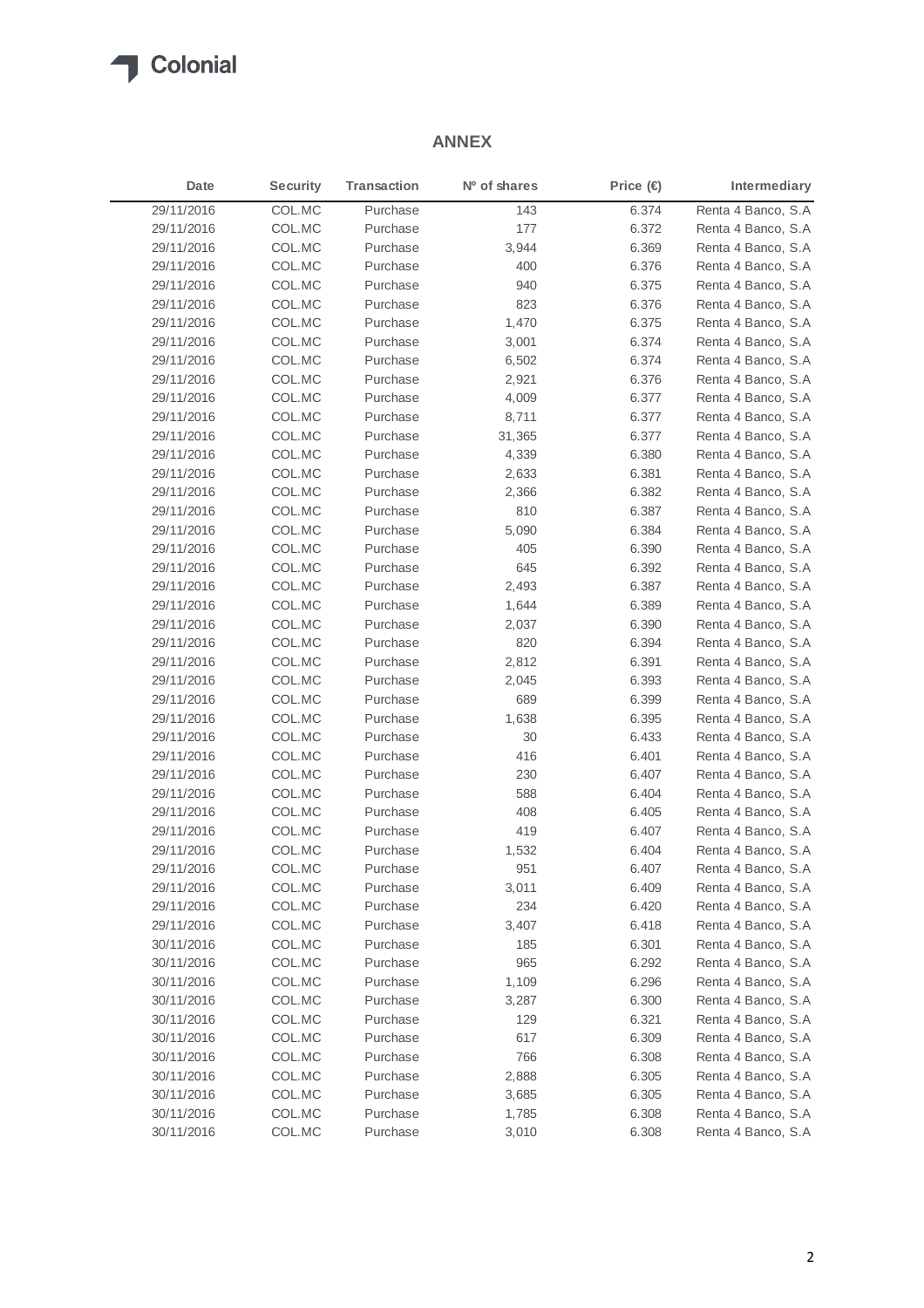

| Date       | <b>Security</b> | <b>Transaction</b> | Nº of shares | Price $(\epsilon)$ | Intermediary                              |
|------------|-----------------|--------------------|--------------|--------------------|-------------------------------------------|
| 30/11/2016 | COL.MC          | Purchase           | 3,012        | 6.309              | Renta 4 Banco, S.A                        |
| 30/11/2016 | COL.MC          | Purchase           | 2,727        | 6.311              | Renta 4 Banco, S.A.                       |
| 30/11/2016 | COL.MC          | Purchase           | 2,124        | 6.312              | Renta 4 Banco, S.A                        |
| 30/11/2016 | COL.MC          | Purchase           | 3,019        | 6.313              | Renta 4 Banco, S.A                        |
| 30/11/2016 | COL.MC          | Purchase           | 3,307        | 6.314              | Renta 4 Banco, S.A                        |
| 30/11/2016 | COL.MC          | Purchase           | 2,280        | 6.315              | Renta 4 Banco, S.A                        |
| 30/11/2016 | COL.MC          | Purchase           | 2,120        | 6.316              | Renta 4 Banco, S.A                        |
| 30/11/2016 | COL.MC          | Purchase           | 6,303        | 6.316              | Renta 4 Banco, S.A.                       |
| 30/11/2016 | COL.MC          | Purchase           | 1,322        | 6.320              | Renta 4 Banco, S.A.                       |
| 30/11/2016 | COL.MC          | Purchase           | 1,510        | 6.321              | Renta 4 Banco, S.A.                       |
| 30/11/2016 | COL.MC          | Purchase           | 3,207        | 6.322              | Renta 4 Banco, S.A.                       |
| 30/11/2016 | COL.MC          | Purchase           | 1,794        | 6.325              | Renta 4 Banco, S.A.                       |
| 30/11/2016 | COL.MC          | Purchase           | 1,666        | 6.326              | Renta 4 Banco, S.A                        |
| 30/11/2016 | COL.MC          | Purchase           | 2,529        | 6.327              | Renta 4 Banco, S.A                        |
| 30/11/2016 | COL.MC          | Purchase           | 603          | 6.334              | Renta 4 Banco, S.A.                       |
| 30/11/2016 | COL.MC          | Purchase           | 2,128        | 6.329              | Renta 4 Banco, S.A.                       |
| 30/11/2016 | COL.MC          | Purchase           | 1,207        | 6.333              | Renta 4 Banco, S.A                        |
| 30/11/2016 | COL.MC          | Purchase           | 903          | 6.335              | Renta 4 Banco, S.A                        |
| 30/11/2016 | COL.MC          | Purchase           | 1,616        | 6.334              | Renta 4 Banco, S.A.                       |
| 30/11/2016 |                 | Purchase           |              |                    | Renta 4 Banco, S.A                        |
|            | COL.MC          | Purchase           | 613          | 6.340              |                                           |
| 30/11/2016 | COL.MC          |                    | 4            | 6.635              | Renta 4 Banco, S.A<br>Renta 4 Banco, S.A. |
| 30/11/2016 | COL.MC          | Purchase           | 1,401        | 6.338              |                                           |
| 30/11/2016 | COL.MC          | Purchase           | 1,748        | 6.338              | Renta 4 Banco, S.A.                       |
| 30/11/2016 | COL.MC          | Purchase           | 735          | 6.343              | Renta 4 Banco, S.A                        |
| 30/11/2016 | COL.MC          | Purchase           | 839          | 6.343              | Renta 4 Banco, S.A.                       |
| 30/11/2016 | COL.MC          | Purchase           | 265          | 6.350              | Renta 4 Banco, S.A.                       |
| 30/11/2016 | COL.MC          | Purchase           | 1,840        | 6.343              | Renta 4 Banco, S.A                        |
| 30/11/2016 | COL.MC          | Purchase           | 1,199        | 6.346              | Renta 4 Banco, S.A.                       |
| 30/11/2016 | COL.MC          | Purchase           | 1,318        | 6.346              | Renta 4 Banco, S.A                        |
| 30/11/2016 | COL.MC          | Purchase           | 1,537        | 6.347              | Renta 4 Banco, S.A                        |
| 30/11/2016 | COL.MC          | Purchase           | 976          | 6.350              | Renta 4 Banco, S.A                        |
| 30/11/2016 | COL.MC          | Purchase           | 1,337        | 6.350              | Renta 4 Banco, S.A                        |
| 30/11/2016 | COL.MC          | Purchase           | 2,670        | 6.351              | Renta 4 Banco, S.A                        |
| 30/11/2016 | COL.MC          | Purchase           | 403          | 6.357              | Renta 4 Banco, S.A                        |
| 30/11/2016 | COL.MC          | Purchase           | 1,209        | 6.355              | Renta 4 Banco, S.A                        |
| 30/11/2016 | COL.MC          | Purchase           | 125          | 6.375              | Renta 4 Banco, S.A                        |
| 30/11/2016 | COL.MC          | Purchase           | 1,439        | 6.358              | Renta 4 Banco, S.A.                       |
| 30/11/2016 | COL.MC          | Purchase           | 806          | 6.361              | Renta 4 Banco, S.A                        |
| 30/11/2016 | COL.MC          | Purchase           | 417          | 6.363              | Renta 4 Banco, S.A                        |
| 30/11/2016 | COL.MC          | Purchase           | 993          | 6.362              | Renta 4 Banco, S.A                        |
| 30/11/2016 | COL.MC          | Purchase           | 413          | 6.365              | Renta 4 Banco, S.A                        |
| 30/11/2016 | COL.MC          | Purchase           | 628          | 6.367              | Renta 4 Banco, S.A                        |
| 30/11/2016 | COL.MC          | Purchase           | 467          | 6.367              | Renta 4 Banco, S.A                        |
| 30/11/2016 | COL.MC          | Purchase           | 1,845        | 6.364              | Renta 4 Banco, S.A                        |
| 30/11/2016 | COL.MC          | Purchase           | 1,652        | 6.365              | Renta 4 Banco, S.A                        |
| 30/11/2016 | COL.MC          | Purchase           | 415          | 6.371              | Renta 4 Banco, S.A                        |
| 30/11/2016 | COL.MC          | Purchase           | 1,230        | 6.369              | Renta 4 Banco, S.A                        |
| 30/11/2016 | COL.MC          | Purchase           | 406          | 6.374              | Renta 4 Banco, S.A                        |
| 01/12/2016 | COL.MC          | Purchase           | 2,603        | 6.209              | Renta 4 Banco, S.A                        |
| 01/12/2016 | COL.MC          | Purchase           | 628          | 6.217              | Renta 4 Banco, S.A                        |
| 01/12/2016 | COL.MC          | Purchase           | 607          | 6.218              | Renta 4 Banco, S.A                        |
| 01/12/2016 | COL.MC          | Purchase           | 384          | 6.218              | Renta 4 Banco, S.A                        |
| 01/12/2016 | COL.MC          | Purchase           | 842          | 6.220              | Renta 4 Banco, S.A                        |
| 01/12/2016 | COL.MC          | Purchase           | 1,502        | 6.218              | Renta 4 Banco, S.A                        |
| 01/12/2016 | COL.MC          | Purchase           | 1,508        | 6.219              | Renta 4 Banco, S.A                        |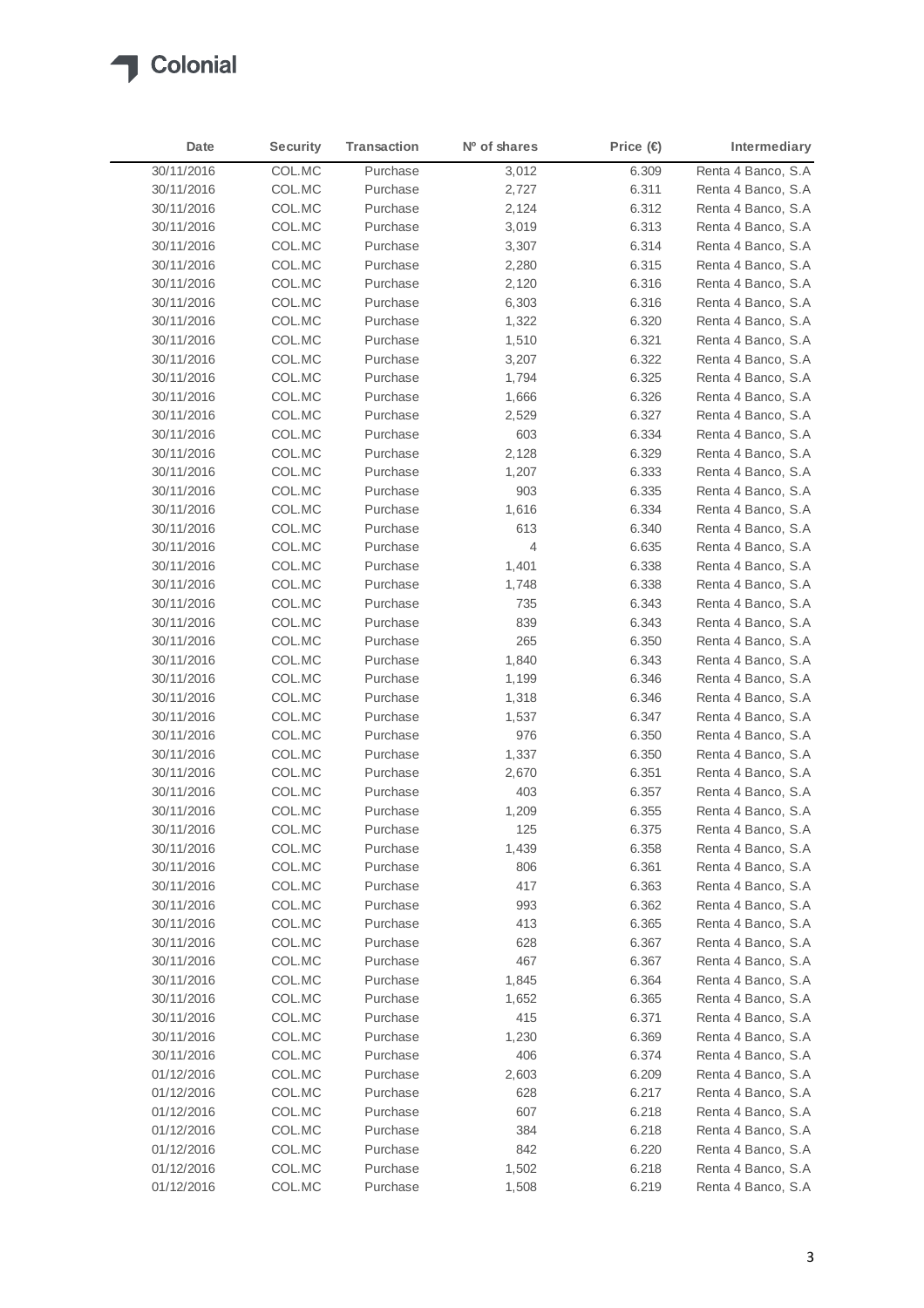

| Date       | <b>Security</b> | <b>Transaction</b> | N <sup>o</sup> of shares | Price $(\in)$ | Intermediary        |
|------------|-----------------|--------------------|--------------------------|---------------|---------------------|
| 01/12/2016 | COL.MC          | Purchase           | 167                      | 6.233         | Renta 4 Banco, S.A  |
| 01/12/2016 | COL.MC          | Purchase           | 1,167                    | 6.222         | Renta 4 Banco, S.A  |
| 01/12/2016 | COL.MC          | Purchase           | 1,232                    | 6.223         | Renta 4 Banco, S.A  |
| 01/12/2016 | COL.MC          | Purchase           | 84                       | 6.252         | Renta 4 Banco, S.A  |
| 01/12/2016 | COL.MC          | Purchase           | 7,411                    | 6.224         | Renta 4 Banco, S.A  |
| 01/12/2016 | COL.MC          | Purchase           | 500                      | 6.234         | Renta 4 Banco, S.A  |
| 01/12/2016 | COL.MC          | Purchase           | 1,932                    | 6.230         | Renta 4 Banco, S.A  |
| 01/12/2016 | COL.MC          | Purchase           | 2,159                    | 6.230         | Renta 4 Banco, S.A  |
| 01/12/2016 | COL.MC          | Purchase           | 747                      | 6.235         | Renta 4 Banco, S.A  |
| 01/12/2016 | COL.MC          | Purchase           | 2,550                    | 6.232         | Renta 4 Banco, S.A  |
| 01/12/2016 | COL.MC          | Purchase           | 649                      | 6.238         | Renta 4 Banco, S.A  |
| 01/12/2016 | COL.MC          | Purchase           | 1,602                    | 6.235         | Renta 4 Banco, S.A  |
| 01/12/2016 | COL.MC          | Purchase           | 1,261                    | 6.238         | Renta 4 Banco, S.A  |
| 01/12/2016 | COL.MC          | Purchase           | 814                      | 6.241         | Renta 4 Banco, S.A  |
| 01/12/2016 | COL.MC          | Purchase           | 4,522                    | 6.237         | Renta 4 Banco, S.A  |
| 01/12/2016 | COL.MC          | Purchase           | 1,763                    | 6.240         | Renta 4 Banco, S.A  |
| 01/12/2016 | COL.MC          | Purchase           | 2,826                    | 6.241         | Renta 4 Banco, S.A  |
| 01/12/2016 | COL.MC          | Purchase           | 3,170                    | 6.242         | Renta 4 Banco, S.A. |
| 01/12/2016 | COL.MC          | Purchase           | 1,519                    | 6.244         | Renta 4 Banco, S.A. |
| 01/12/2016 | COL.MC          | Purchase           | 618                      | 6.251         | Renta 4 Banco, S.A  |
| 01/12/2016 | COL.MC          | Purchase           | 1,699                    | 6.247         | Renta 4 Banco, S.A. |
| 01/12/2016 | COL.MC          | Purchase           | 1,850                    | 6.248         | Renta 4 Banco, S.A  |
| 01/12/2016 | COL.MC          | Purchase           | 615                      | 6.255         | Renta 4 Banco, S.A  |
| 01/12/2016 | COL.MC          | Purchase           | 1,506                    | 6.253         | Renta 4 Banco, S.A  |
| 01/12/2016 | COL.MC          | Purchase           | 712                      | 6.259         | Renta 4 Banco, S.A  |
| 01/12/2016 | COL.MC          | Purchase           | 2,269                    | 6.257         | Renta 4 Banco, S.A  |
| 01/12/2016 | COL.MC          | Purchase           | 1,347                    | 6.261         | Renta 4 Banco, S.A  |
| 01/12/2016 | COL.MC          | Purchase           | 380                      | 6.266         | Renta 4 Banco, S.A  |
| 01/12/2016 | COL.MC          | Purchase           | 339                      | 6.267         | Renta 4 Banco, S.A  |
| 01/12/2016 | COL.MC          | Purchase           | 81                       | 6.292         | Renta 4 Banco, S.A  |
| 01/12/2016 | COL.MC          | Purchase           | 359                      | 6.270         | Renta 4 Banco, S.A  |
| 01/12/2016 | COL.MC          | Purchase           | 3,173                    | 6.265         | Renta 4 Banco, S.A  |
| 01/12/2016 | COL.MC          | Purchase           | 936                      | 6.269         | Renta 4 Banco, S.A  |
| 01/12/2016 | COL.MC          | Purchase           | 1,207                    | 6.269         | Renta 4 Banco, S.A  |
| 01/12/2016 | COL.MC          | Purchase           | 256                      | 6.277         | Renta 4 Banco, S.A  |
| 01/12/2016 | COL.MC          | Purchase           | 86                       | 6.298         | Renta 4 Banco, S.A  |
| 01/12/2016 | COL.MC          | Purchase           | 3,183                    | 6.270         | Renta 4 Banco, S.A  |
| 01/12/2016 | COL.MC          | Purchase           | 1,216                    | 6.273         | Renta 4 Banco, S.A  |
| 01/12/2016 | COL.MC          | Purchase           | 1,372                    | 6.274         | Renta 4 Banco, S.A  |
| 01/12/2016 | COL.MC          | Purchase           | 954                      | 6.277         | Renta 4 Banco, S.A  |
| 01/12/2016 | COL.MC          | Purchase           | 2,279                    | 6.277         | Renta 4 Banco, S.A  |
| 01/12/2016 | COL.MC          | Purchase           | 1,187                    | 6.280         | Renta 4 Banco, S.A  |
| 01/12/2016 | COL.MC          | Purchase           | 1,661                    | 6.281         | Renta 4 Banco, S.A  |
| 01/12/2016 | COL.MC          | Purchase           | 619                      | 6.288         | Renta 4 Banco, S.A  |
| 01/12/2016 |                 | Purchase           |                          |               | Renta 4 Banco, S.A  |
|            | COL.MC          |                    | 131                      | 6.302         |                     |
| 01/12/2016 | COL.MC          | Purchase           | 5,868                    | 6.283         | Renta 4 Banco, S.A  |
| 01/12/2016 | COL.MC          | Purchase           | 1,505                    | 6.286         | Renta 4 Banco, S.A  |
| 01/12/2016 | COL.MC          | Purchase           | 112                      | 6.309         | Renta 4 Banco, S.A  |
| 01/12/2016 | COL.MC          | Purchase           | 350                      | 6.294         | Renta 4 Banco, S.A  |
| 01/12/2016 | COL.MC          | Purchase           | 1,987                    | 6.291         | Renta 4 Banco, S.A  |
| 01/12/2016 | COL.MC          | Purchase           | 112                      | 6.313         | Renta 4 Banco, S.A  |
| 01/12/2016 | COL.MC          | Purchase           | 1,506                    | 6.294         | Renta 4 Banco, S.A  |
| 01/12/2016 | COL.MC          | Purchase           | 387                      | 6.301         | Renta 4 Banco, S.A  |
| 01/12/2016 | COL.MC          | Purchase           | 404                      | 6.302         | Renta 4 Banco, S.A  |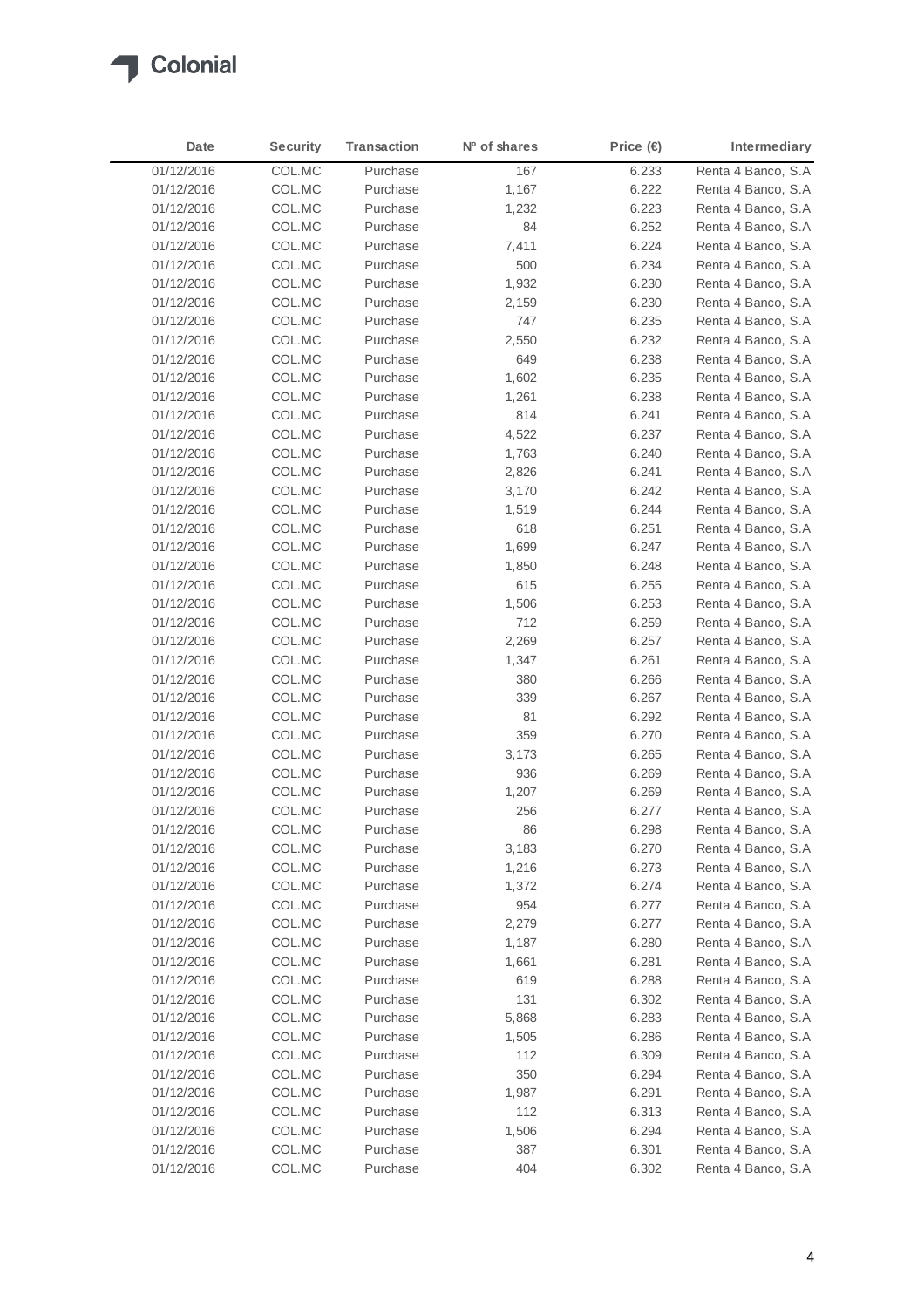

| Date       | <b>Security</b> | <b>Transaction</b> | N <sup>o</sup> of shares | Price $(\in)$ | Intermediary        |
|------------|-----------------|--------------------|--------------------------|---------------|---------------------|
| 01/12/2016 | COL.MC          | Purchase           | 85                       | 6.328         | Renta 4 Banco, S.A  |
| 01/12/2016 | COL.MC          | Purchase           | 173                      | 6.314         | Renta 4 Banco, S.A. |
| 01/12/2016 | COL.MC          | Purchase           | 84                       | 6.333         | Renta 4 Banco, S.A. |
| 01/12/2016 | COL.MC          | Purchase           | 552                      | 6.313         | Renta 4 Banco, S.A. |
| 01/12/2016 | COL.MC          | Purchase           | 94                       | 6.334         | Renta 4 Banco, S.A. |
| 01/12/2016 | COL.MC          | Purchase           | 347                      | 6.315         | Renta 4 Banco, S.A. |
| 01/12/2016 | COL.MC          | Purchase           | 331                      | 6.319         | Renta 4 Banco, S.A  |
| 01/12/2016 | COL.MC          | Purchase           | 408                      | 6.322         | Renta 4 Banco, S.A. |
| 02/12/2016 | COL.MC          | Purchase           | 1,189                    | 6.169         | Renta 4 Banco, S.A. |
| 02/12/2016 | COL.MC          | Purchase           | 588                      | 6.175         | Renta 4 Banco, S.A  |
| 02/12/2016 | COL.MC          | Purchase           | 773                      | 6.173         | Renta 4 Banco, S.A. |
| 02/12/2016 | COL.MC          | Purchase           | 276                      | 6.178         | Renta 4 Banco, S.A. |
| 02/12/2016 | COL.MC          | Purchase           | 1,515                    | 6.174         | Renta 4 Banco, S.A. |
| 02/12/2016 | COL.MC          | Purchase           | 696                      | 6.181         | Renta 4 Banco, S.A  |
| 02/12/2016 | COL.MC          | Purchase           | 1,161                    | 6.179         | Renta 4 Banco, S.A. |
| 02/12/2016 | COL.MC          | Purchase           | 1,766                    | 6.179         | Renta 4 Banco, S.A. |
| 02/12/2016 | COL.MC          | Purchase           | 405                      | 6.184         | Renta 4 Banco, S.A  |
| 02/12/2016 | COL.MC          | Purchase           | 2,728                    | 6.181         | Renta 4 Banco, S.A. |
| 02/12/2016 | COL.MC          | Purchase           | 2,487                    | 6.182         | Renta 4 Banco, S.A. |
| 02/12/2016 | COL.MC          | Purchase           | 1,520                    | 6.185         | Renta 4 Banco, S.A. |
| 02/12/2016 | COL.MC          | Purchase           | 1,549                    | 6.186         | Renta 4 Banco, S.A. |
| 02/12/2016 | COL.MC          | Purchase           | 2,494                    | 6.186         | Renta 4 Banco, S.A  |
| 02/12/2016 | COL.MC          | Purchase           | 2,174                    | 6.187         | Renta 4 Banco, S.A  |
| 02/12/2016 | COL.MC          | Purchase           | 4,354                    | 6.187         | Renta 4 Banco, S.A  |
| 02/12/2016 | COL.MC          | Purchase           | 3,917                    | 6.188         | Renta 4 Banco, S.A. |
| 02/12/2016 | COL.MC          | Purchase           | 3,397                    | 6.189         | Renta 4 Banco, S.A. |
| 02/12/2016 | COL.MC          | Purchase           | 3,255                    | 6.190         | Renta 4 Banco, S.A  |
| 02/12/2016 | COL.MC          | Purchase           | 1,148                    | 6.194         | Renta 4 Banco, S.A. |
| 02/12/2016 | COL.MC          | Purchase           | 1,497                    | 6.194         | Renta 4 Banco, S.A  |
| 02/12/2016 | COL.MC          | Purchase           | 1,115                    | 6.196         | Renta 4 Banco, S.A  |
| 02/12/2016 | COL.MC          | Purchase           | 1,271                    | 6.198         | Renta 4 Banco, S.A  |
| 02/12/2016 | COL.MC          | Purchase           | 1,977                    | 6.197         | Renta 4 Banco, S.A  |
| 02/12/2016 | COL.MC          | Purchase           | 2,220                    | 6.199         | Renta 4 Banco, S.A  |
| 02/12/2016 | COL.MC          | Purchase           | 464                      | 6.205         | Renta 4 Banco, S.A. |
| 02/12/2016 | COL.MC          | Purchase           | 2,558                    | 6.202         | Renta 4 Banco, S.A  |
| 02/12/2016 | COL.MC          | Purchase           | 1,042                    | 6.205         | Renta 4 Banco, S.A  |
| 02/12/2016 | COL.MC          | Purchase           | 2,452                    | 6.204         | Renta 4 Banco, S.A  |
| 02/12/2016 | COL.MC          | Purchase           | 2,806                    | 6.208         | Renta 4 Banco, S.A  |
| 02/12/2016 | COL.MC          | Purchase           | 1,107                    | 6.213         | Renta 4 Banco, S.A  |
| 02/12/2016 | COL.MC          | Purchase           | 1,377                    | 6.218         | Renta 4 Banco, S.A  |
| 02/12/2016 | COL.MC          | Purchase           | 2,893                    | 6.218         | Renta 4 Banco, S.A  |
| 02/12/2016 | COL.MC          | Purchase           | 1,214                    | 6.221         | Renta 4 Banco, S.A  |
| 02/12/2016 | COL.MC          | Purchase           | 534                      | 6.227         | Renta 4 Banco, S.A  |
| 02/12/2016 | COL.MC          | Purchase           | 1,510                    | 6.223         | Renta 4 Banco, S.A  |
| 02/12/2016 | COL.MC          | Purchase           | 1,518                    | 6.224         | Renta 4 Banco, S.A  |
| 02/12/2016 | COL.MC          | Purchase           | 1,722                    | 6.227         | Renta 4 Banco, S.A  |
| 02/12/2016 | COL.MC          | Purchase           | 1,505                    | 6.228         | Renta 4 Banco, S.A  |
| 02/12/2016 | COL.MC          | Purchase           | 568                      | 6.235         | Renta 4 Banco, S.A  |
| 02/12/2016 | COL.MC          | Purchase           | 705                      | 6.237         | Renta 4 Banco, S.A  |
| 02/12/2016 | COL.MC          | Purchase           | 2,285                    | 6.235         | Renta 4 Banco, S.A  |
| 02/12/2016 | COL.MC          | Purchase           | 2,389                    | 6.236         | Renta 4 Banco, S.A  |
| 02/12/2016 | COL.MC          | Purchase           | 2,103                    | 6.238         | Renta 4 Banco, S.A  |
| 02/12/2016 | COL.MC          | Purchase           | 1,858                    | 6.240         | Renta 4 Banco, S.A  |
| 02/12/2016 | COL.MC          | Purchase           | 165                      | 6.254         | Renta 4 Banco, S.A  |
| 02/12/2016 | COL.MC          | Purchase           | 1,192                    | 6.243         | Renta 4 Banco, S.A  |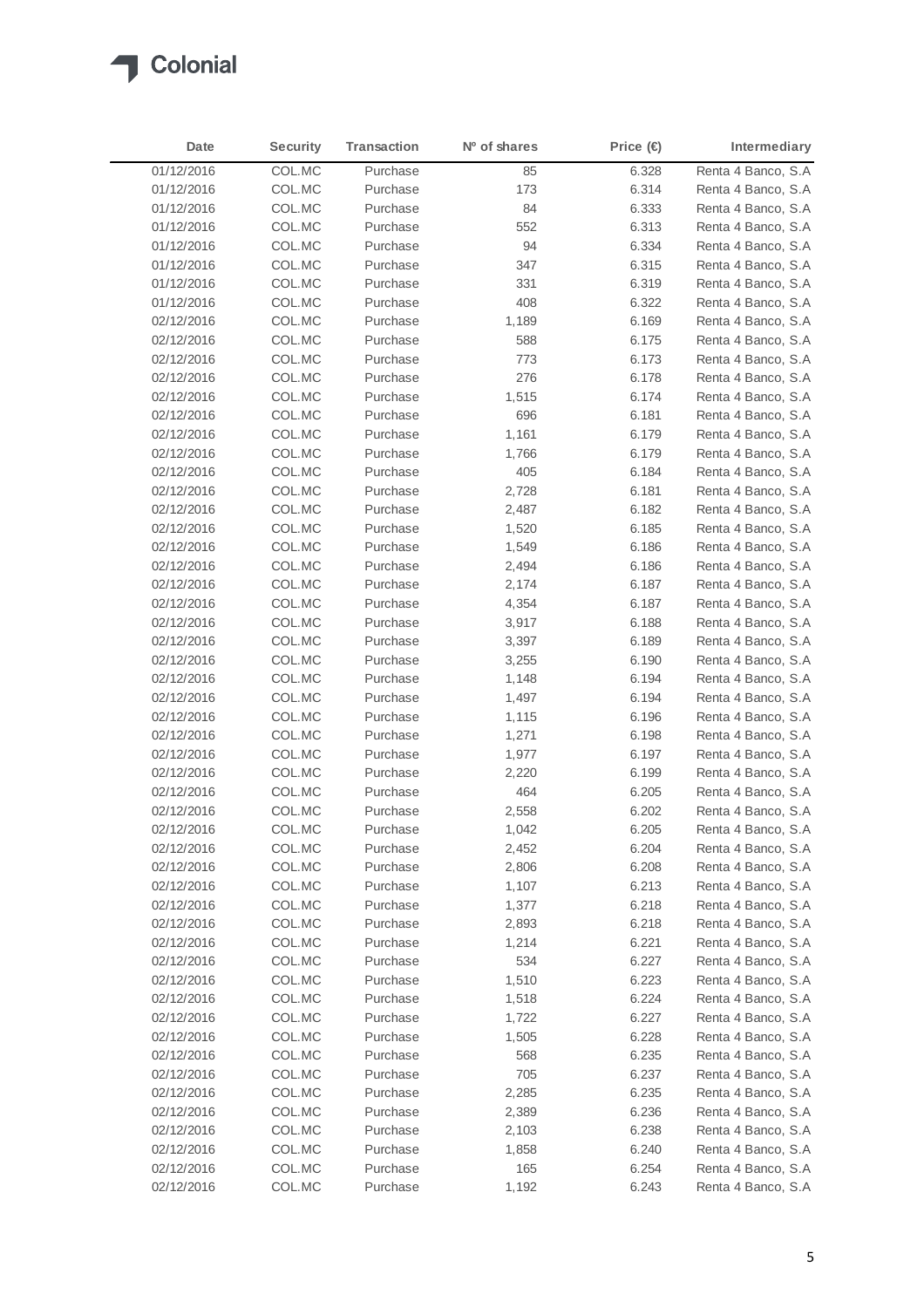

| Date       | <b>Security</b> | <b>Transaction</b> | N <sup>o</sup> of shares | Price $(\in)$ | Intermediary        |
|------------|-----------------|--------------------|--------------------------|---------------|---------------------|
| 02/12/2016 | COL.MC          | Purchase           | 1,056                    | 6.246         | Renta 4 Banco, S.A  |
| 02/12/2016 | COL.MC          | Purchase           | 581                      | 6.251         | Renta 4 Banco, S.A  |
| 02/12/2016 | COL.MC          | Purchase           | 2,554                    | 6.249         | Renta 4 Banco, S.A. |
| 05/12/2016 | COL.MC          | Purchase           | 907                      | 6.113         | Renta 4 Banco, S.A  |
| 05/12/2016 | COL.MC          | Purchase           | 806                      | 6.114         | Renta 4 Banco, S.A  |
| 05/12/2016 | COL.MC          | Purchase           | 1,695                    | 6.115         | Renta 4 Banco, S.A. |
| 05/12/2016 | COL.MC          | Purchase           | 1,606                    | 6.118         | Renta 4 Banco, S.A. |
| 05/12/2016 | COL.MC          | Purchase           | 2,139                    | 6.119         | Renta 4 Banco, S.A. |
| 05/12/2016 | COL.MC          | Purchase           | 2,760                    | 6.121         | Renta 4 Banco, S.A  |
| 05/12/2016 | COL.MC          | Purchase           | 1,999                    | 6.124         | Renta 4 Banco, S.A  |
| 05/12/2016 | COL.MC          | Purchase           | 877                      | 6.125         | Renta 4 Banco, S.A  |
| 05/12/2016 | COL.MC          | Purchase           | 948                      | 6.126         | Renta 4 Banco, S.A  |
| 05/12/2016 | COL.MC          | Purchase           | 987                      | 6.127         | Renta 4 Banco, S.A  |
| 05/12/2016 | COL.MC          | Purchase           | 2,165                    | 6.130         | Renta 4 Banco, S.A. |
| 05/12/2016 | COL.MC          | Purchase           | 227                      | 6.132         | Renta 4 Banco, S.A. |
| 05/12/2016 | COL.MC          | Purchase           | 1,429                    | 6.133         | Renta 4 Banco, S.A  |
| 05/12/2016 | COL.MC          | Purchase           | 1,344                    | 6.135         | Renta 4 Banco, S.A  |
| 05/12/2016 | COL.MC          | Purchase           | 3,608                    | 6.136         | Renta 4 Banco, S.A  |
| 05/12/2016 | COL.MC          | Purchase           | 3,182                    | 6.137         | Renta 4 Banco, S.A. |
| 05/12/2016 | COL.MC          | Purchase           | 7                        | 6.138         | Renta 4 Banco, S.A  |
| 05/12/2016 | COL.MC          | Purchase           | 2,693                    | 6.139         | Renta 4 Banco, S.A  |
| 05/12/2016 | COL.MC          | Purchase           | 2,029                    | 6.140         | Renta 4 Banco, S.A  |
| 05/12/2016 | COL.MC          | Purchase           | 2,265                    | 6.141         | Renta 4 Banco, S.A  |
| 05/12/2016 | COL.MC          | Purchase           | 754                      | 6.143         | Renta 4 Banco, S.A. |
| 05/12/2016 | COL.MC          | Purchase           | 1,606                    | 6.144         | Renta 4 Banco, S.A  |
| 05/12/2016 | COL.MC          | Purchase           | 5,684                    | 6.145         | Renta 4 Banco, S.A  |
| 05/12/2016 | COL.MC          | Purchase           | 1,215                    | 6.146         | Renta 4 Banco, S.A. |
| 05/12/2016 | COL.MC          | Purchase           | 2,406                    | 6.149         | Renta 4 Banco, S.A  |
| 05/12/2016 | COL.MC          | Purchase           | 650                      | 6.153         | Renta 4 Banco, S.A  |
| 05/12/2016 | COL.MC          | Purchase           | 1,970                    | 6.156         | Renta 4 Banco, S.A. |
| 05/12/2016 | COL.MC          | Purchase           | 1,915                    | 6.157         | Renta 4 Banco, S.A. |
| 05/12/2016 | COL.MC          | Purchase           | 680                      | 6.158         | Renta 4 Banco, S.A  |
| 05/12/2016 | COL.MC          | Purchase           | 1,482                    | 6.159         | Renta 4 Banco, S.A. |
| 05/12/2016 | COL.MC          | Purchase           | 946                      | 6.161         | Renta 4 Banco, S.A. |
| 05/12/2016 | COL.MC          | Purchase           | 2,702                    | 6.162         | Renta 4 Banco, S.A  |
| 05/12/2016 | COL.MC          | Purchase           | 1,211                    | 6.163         | Renta 4 Banco, S.A  |
| 05/12/2016 | COL.MC          | Purchase           | 1,127                    | 6.164         | Renta 4 Banco, S.A  |
| 05/12/2016 | COL.MC          | Purchase           | 1,210                    | 6.165         | Renta 4 Banco, S.A  |
| 05/12/2016 | COL.MC          | Purchase           | 817                      | 6.166         | Renta 4 Banco, S.A  |
| 05/12/2016 | COL.MC          | Purchase           | 1,381                    | 6.167         | Renta 4 Banco, S.A  |
| 05/12/2016 | COL.MC          | Purchase           | 1,209                    | 6.168         | Renta 4 Banco, S.A  |
| 05/12/2016 | COL.MC          | Purchase           | 1,201                    | 6.170         | Renta 4 Banco, S.A. |
| 05/12/2016 | COL.MC          | Purchase           | 933                      | 6.174         | Renta 4 Banco, S.A  |
| 06/12/2016 | COL.MC          | Purchase           | 1,257                    | 6.121         | Renta 4 Banco, S.A  |
| 06/12/2016 | COL.MC          | Purchase           | 366                      | 6.125         | Renta 4 Banco, S.A  |
| 06/12/2016 | COL.MC          | Purchase           | 277                      | 6.126         | Renta 4 Banco, S.A  |
| 06/12/2016 | COL.MC          | Purchase           | 404                      | 6.127         | Renta 4 Banco, S.A  |
| 06/12/2016 | COL.MC          | Purchase           | 894                      | 6.129         | Renta 4 Banco, S.A  |
| 06/12/2016 | COL.MC          | Purchase           | 1,312                    | 6.130         | Renta 4 Banco, S.A  |
| 06/12/2016 | COL.MC          | Purchase           | 1,464                    | 6.132         | Renta 4 Banco, S.A  |
| 06/12/2016 | COL.MC          | Purchase           | 663                      | 6.133         | Renta 4 Banco, S.A  |
| 06/12/2016 | COL.MC          | Purchase           | 1,835                    | 6.134         | Renta 4 Banco, S.A  |
| 06/12/2016 | COL.MC          | Purchase           | 892                      | 6.135         | Renta 4 Banco, S.A  |
| 06/12/2016 | COL.MC          | Purchase           | 716                      | 6.136         | Renta 4 Banco, S.A  |
| 06/12/2016 | COL.MC          | Purchase           | 1,718                    | 6.137         | Renta 4 Banco, S.A  |